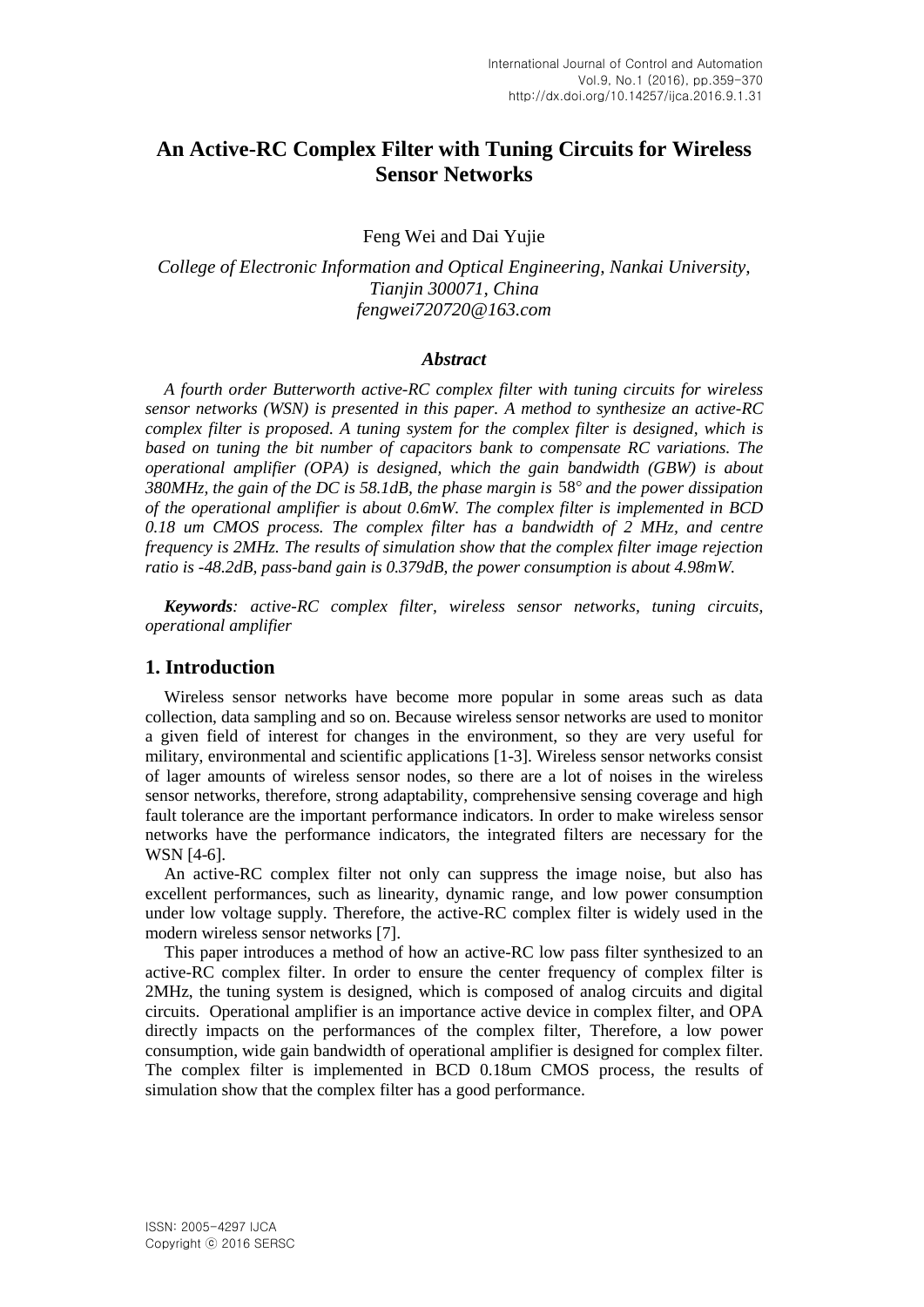# **2. Architecture of Wireless Sensor Network Receiver**

Today, the low intermediate frequency and zero intermediate frequency architectures are widely applied in wireless sensor networks receivers [8]. Zero intermediate frequency conversion receivers suffer from flicker noise and DC offset problems which cause significant degradation in signal to noise ratio [9-10]. As the shown in Figure 1, in low intermediate frequency architecture, not only the low intermediate frequency conversion receiver has a good trade-off in flicker noise and DC offset, but also when the down-conversion to low intermediate frequency, complex filter has the ability to suppress image noise.



**Figure 1. The Architecture of WSN Receiver**

As shown in Figure 2, when the RF signals pass through the RF BPF and low noise amplifier, the positive and negative sidebands of the useful signals and image noise are yielded. Through the quadrature down-conversion, the signals become positive sideband signals. In order to reject the image noise, the complex filter is necessary.



**Figure 2. Diagram of Signal Processing**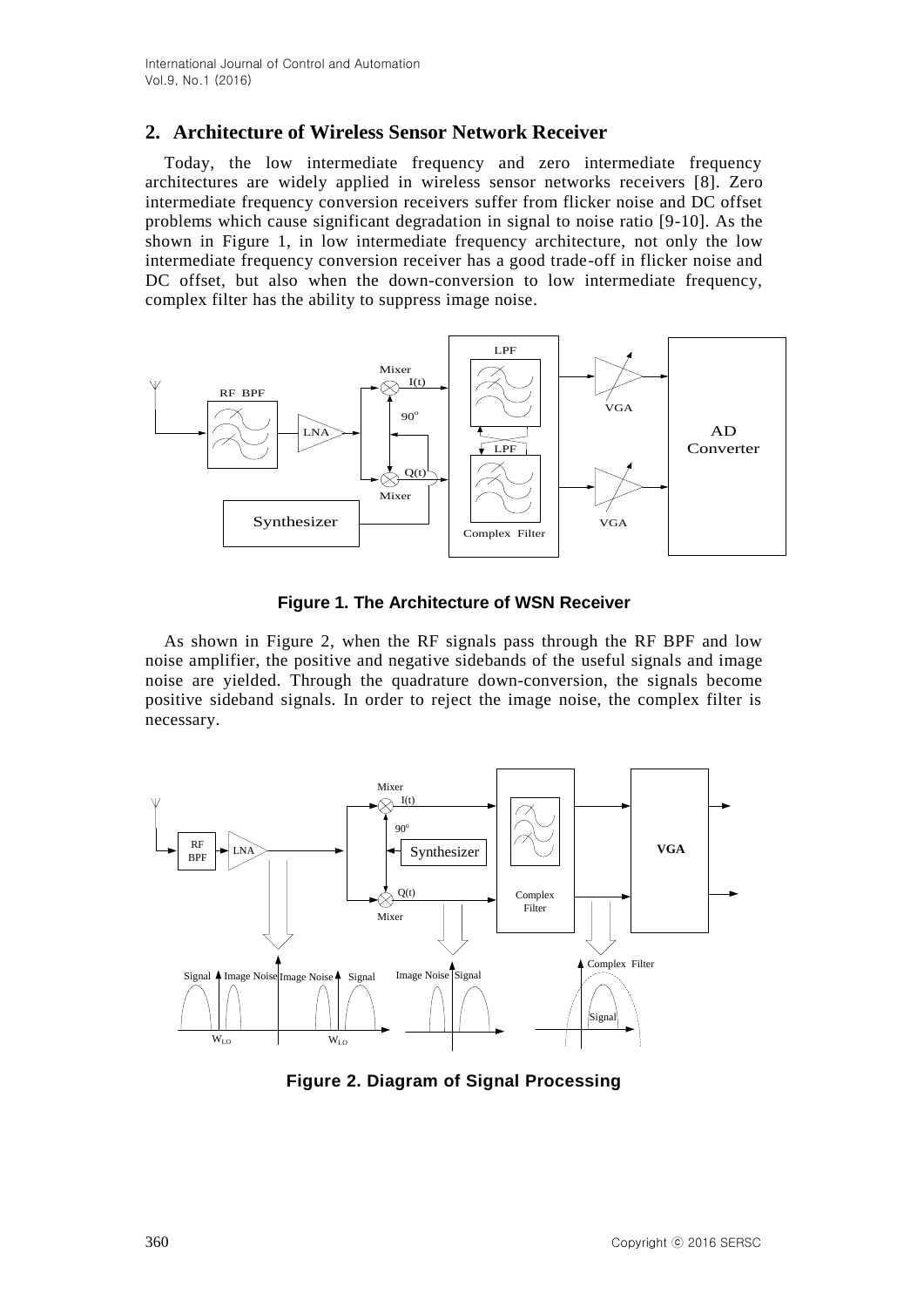# **3. Complex Filter Design**

# **3.1. The First Order Complex Filter Design**



**Figure 3. Low Pass Filter to Complex Filter**

As shown in Figure 3, a frequency-shifting technology shifts the midpoint frequency of prototype low pass filter to the center frequency  $W_{IF}$  along the direction of the frequency axis. As a result, the frequency response is symmetrical with respect to the center frequency  $W_{IF}$ . The transfer function of the prototype low pass filter can be expressed as the following equation:

$$
H_{LPF}(s) = \frac{W_A}{s + W_B} \tag{1}
$$

Through the frequency-shifting technology, the transfer function of complex filter can be obtained as:

$$
H_{CF}(s) = \frac{W_A}{(s - jW_{IF}) + W_B}
$$
 (2)

Figure 4 shows that the complex filter is designed by returning the *Vout* of low pass filter with a coefficient  $j(W_{IF}/W_A)$  to the input of the low pass filter. As the shown in Figure 4, the transfer function is expressed as:

$$
Vout = \left(\frac{W_A}{s + W_B}\right) \cdot \left(Vin + j\frac{W_{IF}}{W_A} Vout\right)
$$
\n(3)

$$
Vout = \frac{W_A}{(s - jW_{IF}) + W_B} Vin \tag{4}
$$



**Figure 4. Block Diagram of the Complex Filter**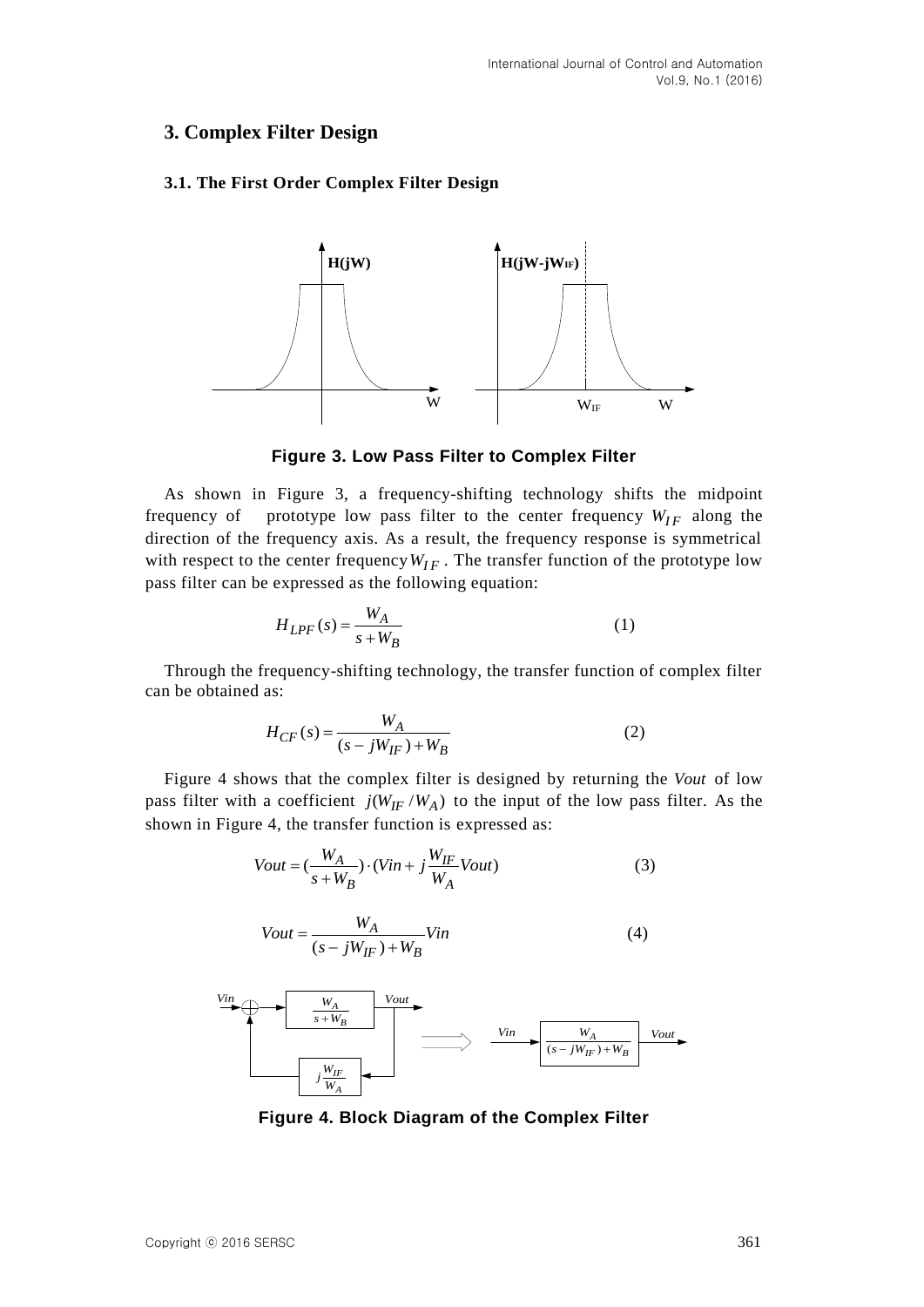International Journal of Control and Automation Vol.9, No.1 (2016)

As the shown in Figure 5, the transfer function of the first order complex filter can be expressed as:

$$
VI_{out} = (VI_{in} - \frac{W_{IF}}{W_A} VQ_{out}) \cdot (\frac{W_A}{s + W_B})
$$
 (5)

$$
VQ_{out} = (VQ_{in} + \frac{W_{IF}}{W_A}VI_{out}) \cdot (\frac{W_A}{s + W_B})
$$
(6)

From equations (5) and (6), the transfer function of the first order complex filter  $H_{CF}(jw)$  can be calculated as:

$$
H_{CF}(s) = \frac{VI_{out} + jVQ_{out}}{VI_{in} + jVQ_{in}} = \frac{W_A}{s - jW_{IF} + W_B}
$$
(7)

$$
W_A = \frac{1}{R_A C_P}, \quad W_B = \frac{1}{R_B C_P}, \quad W_{IF} = \frac{1}{R_{IF} C_P}.
$$
 (8)



**Figure 5. Implement Circuits of the First Order Complex Filter**

Comparing equations (4) and (7), the first order complex filter can be designed by frequency-shifting technology and can be implemented by active devices.

#### **3.2. The Fourth Order Complex Filter Design**

The fourth order complex filter is shown in Figure 6, which is cascaded by two second-order complex filters. Therefore, the transfer function of the fourth order complex filter can be expressed as the following equation:

$$
H_{CF4}(s) = H_{CF21}(s) \cdot H_{CF22}(s)
$$
\n(9)

Where,  $H_{CF21}(s)$  and  $H_{CF22}(s)$  are the transfer functions of the second order complex filters. The  $H_{CF21}(s)$  is also cascaded by two first-order complex filters, and the  $H_{CF21}(s)$  is expressed as:

Where,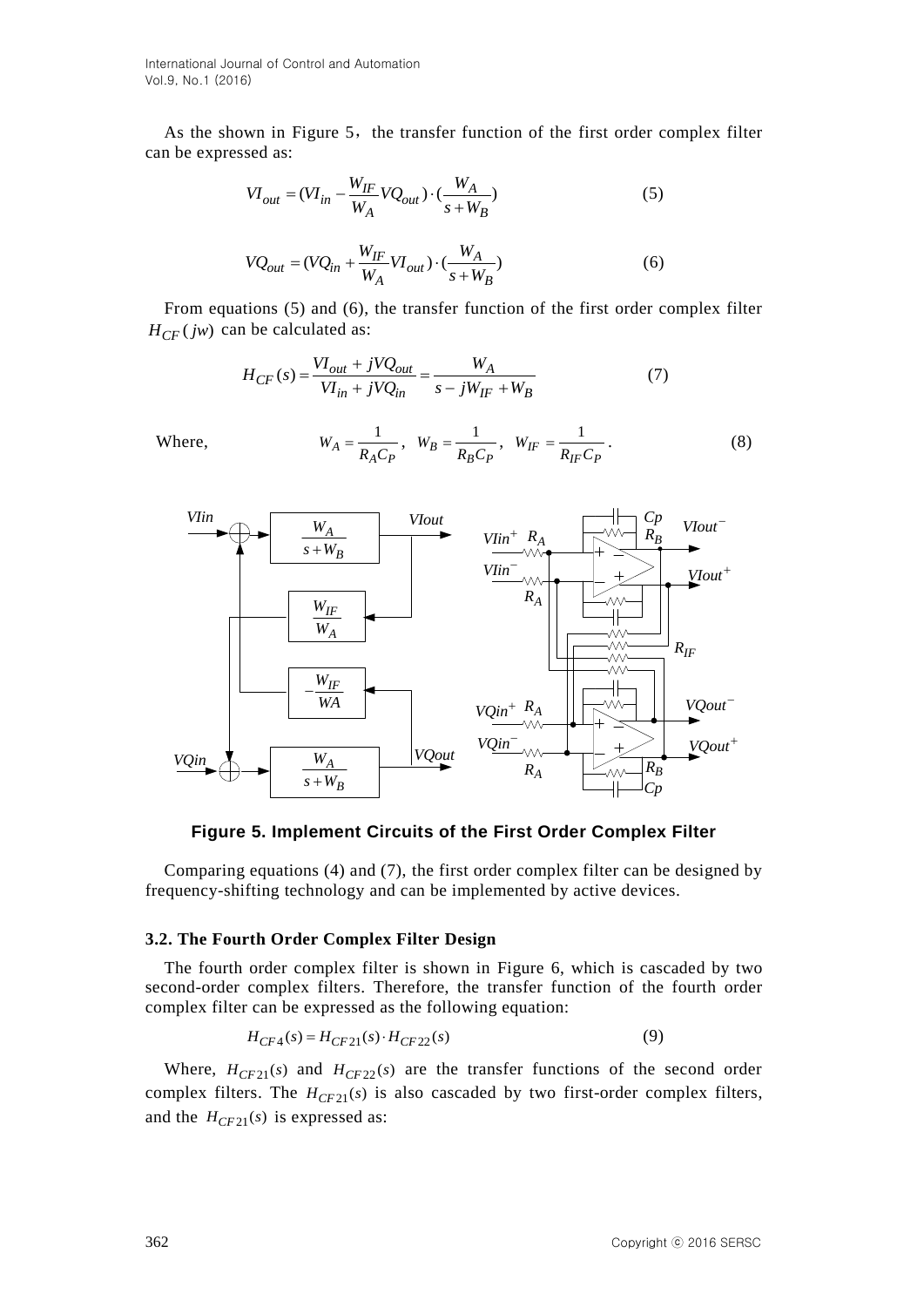International Journal of Control and Automation Vol.9, No.1 (2016)

$$
H_{CF21}(s) = \frac{W_{A21}}{(s - j\lambda_1 W_{IF}) + W_{B21}} \cdot \frac{W_{A21}}{(s - j\lambda_2 W_{IF}) + W_{B21}}
$$
(10)

Where,  $\lambda_1 W_{IF}$  and  $\lambda_2 W_{IF}$  are the shifting-frequencies.

The 
$$
H_{CF22}(s)
$$
 can be expressed as:  
\n
$$
H_{CF22}(s) = \frac{W_{A22}}{(s - j\beta_1 W_{IF}) + W_{B22}} \cdot \frac{W_{A22}}{(s - j\beta_2 W_{IF}) + W_{B22}}
$$
\n(11)



**Figure 6. The Fourth Order Complex Filter**

In equation (10), assuming the  $\lambda_1 W_{IF} + \lambda_2 W_{IF} = 2W_{IF}$ , the  $H_{CF21}(s)$  can be expressed as:

1 as:  
\n
$$
H_{CF21}(s) = \frac{W_{A21}}{(s - j\lambda_1 W_{IF}) + W_{B21}} \cdot \frac{W_{A21}}{(s - j\lambda_2 W_{IF}) + W_{B21}}
$$
\n
$$
= \frac{W_{A21}^2}{(s - jW_{IF})^2 + 2W_{B21}(s - jW_{IF}) + (1 - \lambda_1 \lambda_2)W_{IF}^2 + W_{B21}^2}
$$
\n(12)

The prototype fourth order Butterworth low pass filter is expressed as:  
\n
$$
H_{LPF4}(s) = H_{LPF21}(s) \cdot H_{LPF22}(s)
$$
\n
$$
= \frac{a_{10}}{b_{12}s^2 + b_{11}s + b_{10}} \cdot \frac{a_{20}}{b_{22}s^2 + b_{21}s + b_{20}}
$$
\n(13)

Where,  $H_{LPF21}(s)$  and  $H_{LPF21}(s)$  are prototype second order Butterworth low pass filters. Thus, the  $H_{LPF21}(s)$  can be expressed as:

$$
H_{LPF21}(s) = \frac{a_{10}}{b_{12}s^2 + b_{11}s + b_{10}}
$$
 (14)

Then, after frequency-shifting  $W_{IF}$ , the he  $H_{LPF21}(s)$  can be expressed as: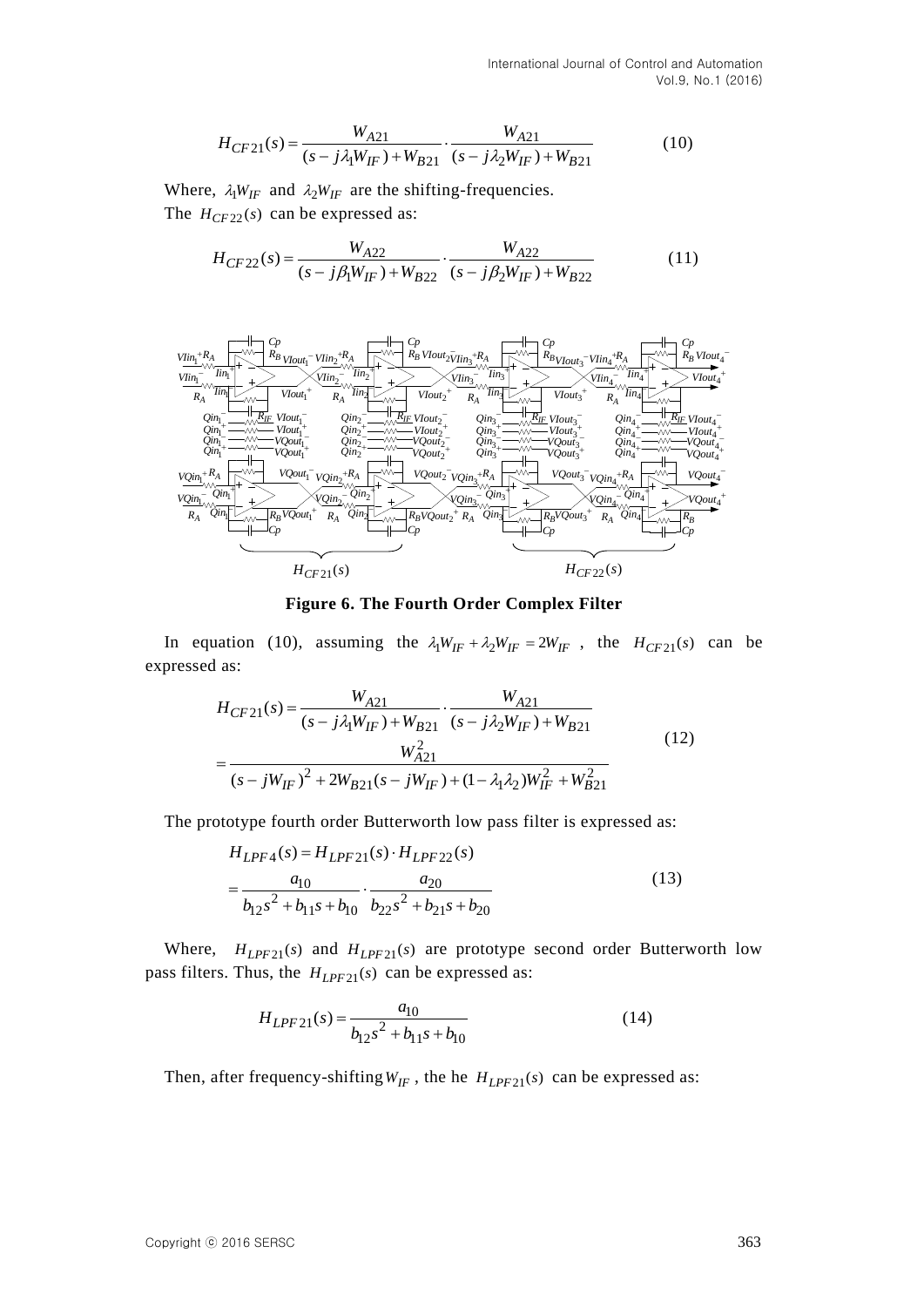International Journal of Control and Automation Vol.9, No.1 (2016)

$$
H_{(LPF-CF)21}(s) = \frac{\frac{a_{10}}{b_{12}}}{(s - jW_{IF})^2 + \frac{b_{11}}{b_{12}}(s - jW_{IF}) + \frac{b_{10}}{b_{12}}}
$$
(15)

Comparing the transfer functions  $H_{CF21}(s)$  and  $H_{(LPF-CF)21}(s)$ , assuming that equation (12) is equivalent to (15), these can be obtained:

$$
W_{A21} = \sqrt{\frac{a_{10}}{b_{12}}} , \qquad W_{B21} = \frac{1}{2} \frac{b_{11}}{b_{12}}
$$

$$
\lambda_1 \cdot \lambda_2 = (W_{B21}^2 - \frac{b_{11}}{b_{12}}) / W_{IF}^2 + 1
$$
  

$$
\lambda_1 = 1 - \sqrt{1 - \lambda_1 \lambda_2}
$$
  

$$
\lambda_2 = 1 + \sqrt{1 - \lambda_1 \lambda_2}
$$
 (16)

According to equation (8):

$$
R_{A21} = \frac{1}{\sqrt{\frac{a_{10}}{b_{12}}C_P}}, R_{B21} = \frac{1}{\frac{1}{2}\frac{b_{11}}{b_{12}}C_P}
$$

$$
R_{IF1} = \frac{1}{\lambda_1 W_{IF}C_P}, R_{IF2} = \frac{1}{\lambda_2 W_{IF}C_P}
$$
(17)

As the same method, the  $H_{CF22}(s)$  can be obtained as:

$$
R_{A22} = \frac{1}{\sqrt{\frac{a_{20}}{b_{22}}} C_P}, R_{B22} = \frac{1}{\frac{1}{2} \frac{b_{21}}{b_{22}}} C_P
$$
  

$$
R_{IF3} = \frac{1}{\beta_1 W_{IF} C_P}, R_{IF4} = \frac{1}{\beta_2 W_{IF} C_P}
$$
 (18)

#### **4. Operational Amplifier Design**

Because the centre frequency of the complex filer is 2MHz and the bandwidth is 2MHz, therefore, the cut-off frequency  $W_C$  of the complex filter is 3MHz. In order to attain the digital demodulation circuit requirements, the ripple in pass-band is less than0.5dB, the GWB of operational amplifier should be greater than 100*W<sup>C</sup>* . Thus, the operational amplifier is two-stage fully differential OPA with miller compensation capacitance and common mode feedback as shown in Figure 7. In such structure, the first stage provides high gain, the second stage offers a large voltage swing.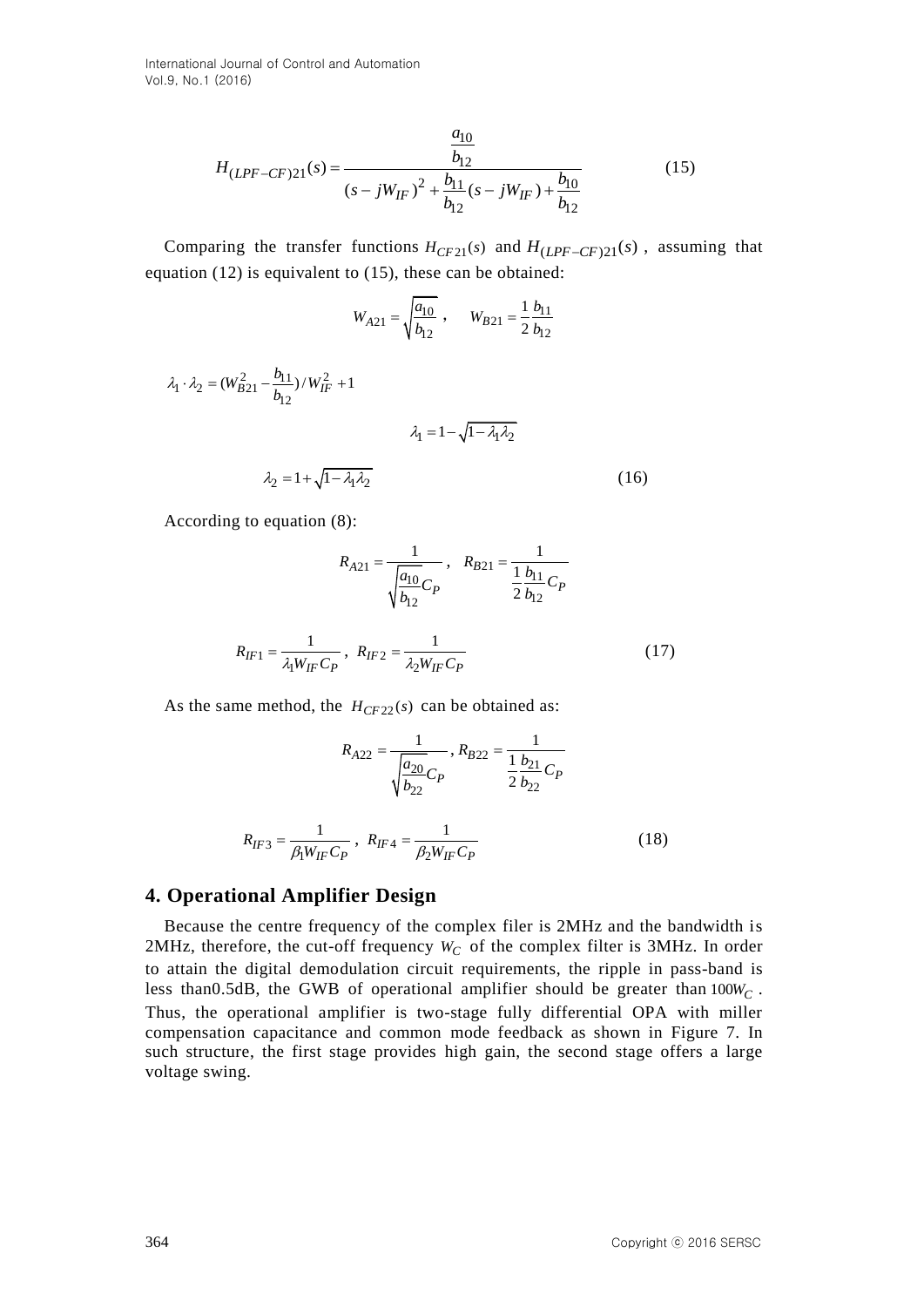

**Figure 7. Schematic of Operational Amplifier**

The simulation results of different process corners are shown in Table 1. As the shown in Table 1, the minimum GWB of operational amplifier is 335MHz, which is greater than  $100W_C$ , the maximum power consumption is  $0.63$ mW, the minimum gain is  $56.2$ dB, and the minimum phase margin is  $57^\circ$ . These parameters make sure the operational amplifier to satisfy the requirements of complex filter.

|            | tt           | SS         | ff         |
|------------|--------------|------------|------------|
| <b>GBW</b> | 384MHz       | 335MHz     | 456MHz     |
| gain       | 58.1dB       | 58dB       | 56.2dB     |
| phase      | $58^{\circ}$ | $57^\circ$ | $59^\circ$ |
| Power      | 0.58mW       | 0.55mW     | 0.63mW     |

**Table1. Simulation Results of the Complex Filter**

# **5. Tuning System Design**

As the variations of manufacturing process and environment temperature, the values of capacitors and resistances have significant changes, which may reach 20%, and the RC time constant of the complex filter has a change. Thus, the center frequency and bandwidth of the complex filter are drifted. In order to conquer the problem, a tuning system is designed.

As the shown in Figure 8, the tuning system is composed of power block, analog block and digital block.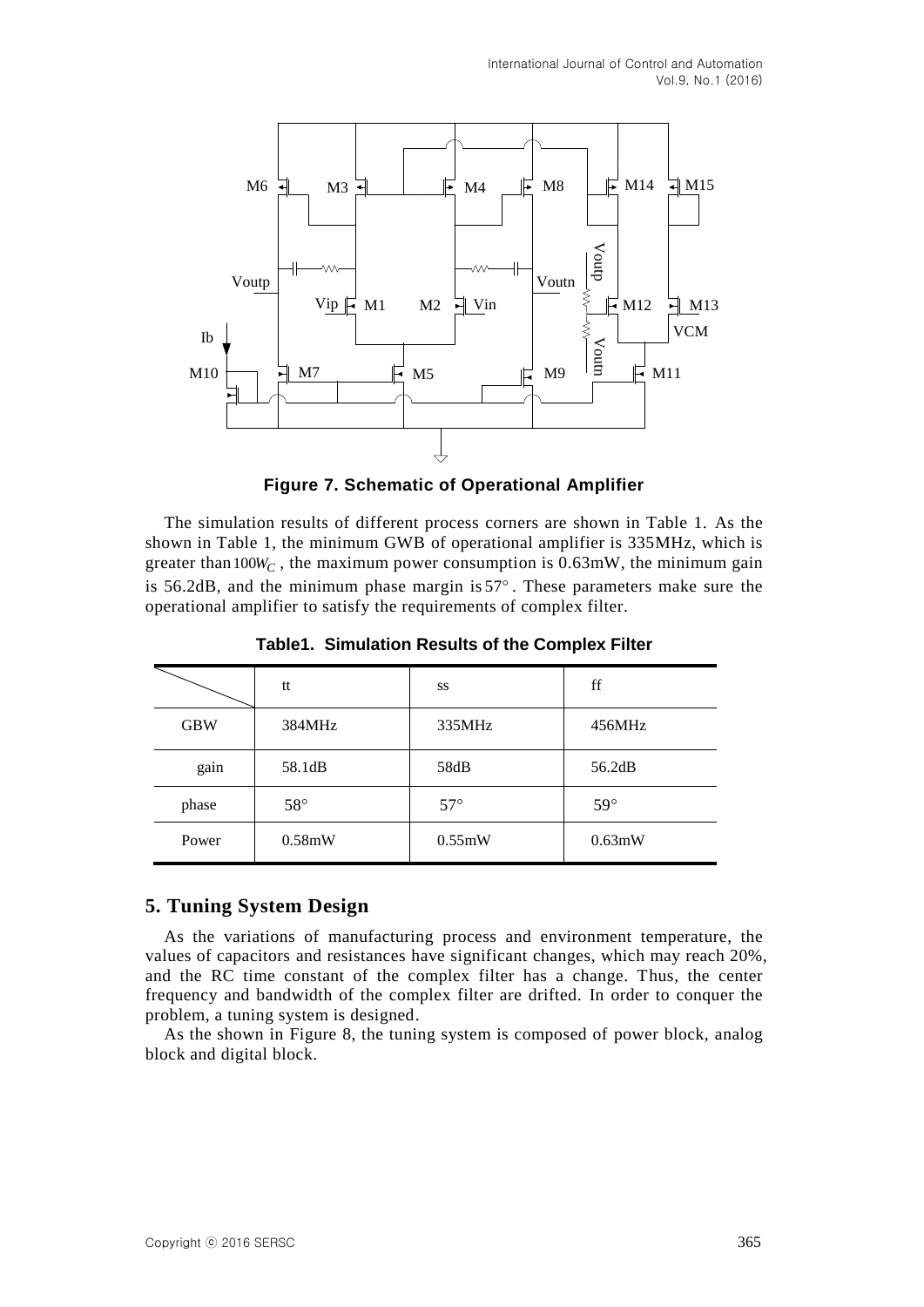

**Figure 8. Block Diagram of the Tuning System**

The analog block is shown in Figure 9. In order to reduce mismatches, the reference resistance *Rref* should be chosen as the same kind of the resistance of the complex filter, and the capacitors of tuning system should also be the same as the capacitors of complex filter.



**Figure 9. Schematic of Tuning System Analog Block**

The capacitor bank of the tuning system can be calculated as:

$$
C = C_{fix} + C_0 \sum_{i=0}^{i=4} b_i \cdot 2^i
$$

$$
C_{\text{max}} = C_{fix} + 31C_0
$$

$$
C_{\text{min}} = C_{fix} \tag{19}
$$

In order to cover 20% variation of the capacitors and resistances, the  $C_{fix}$  should be obtain as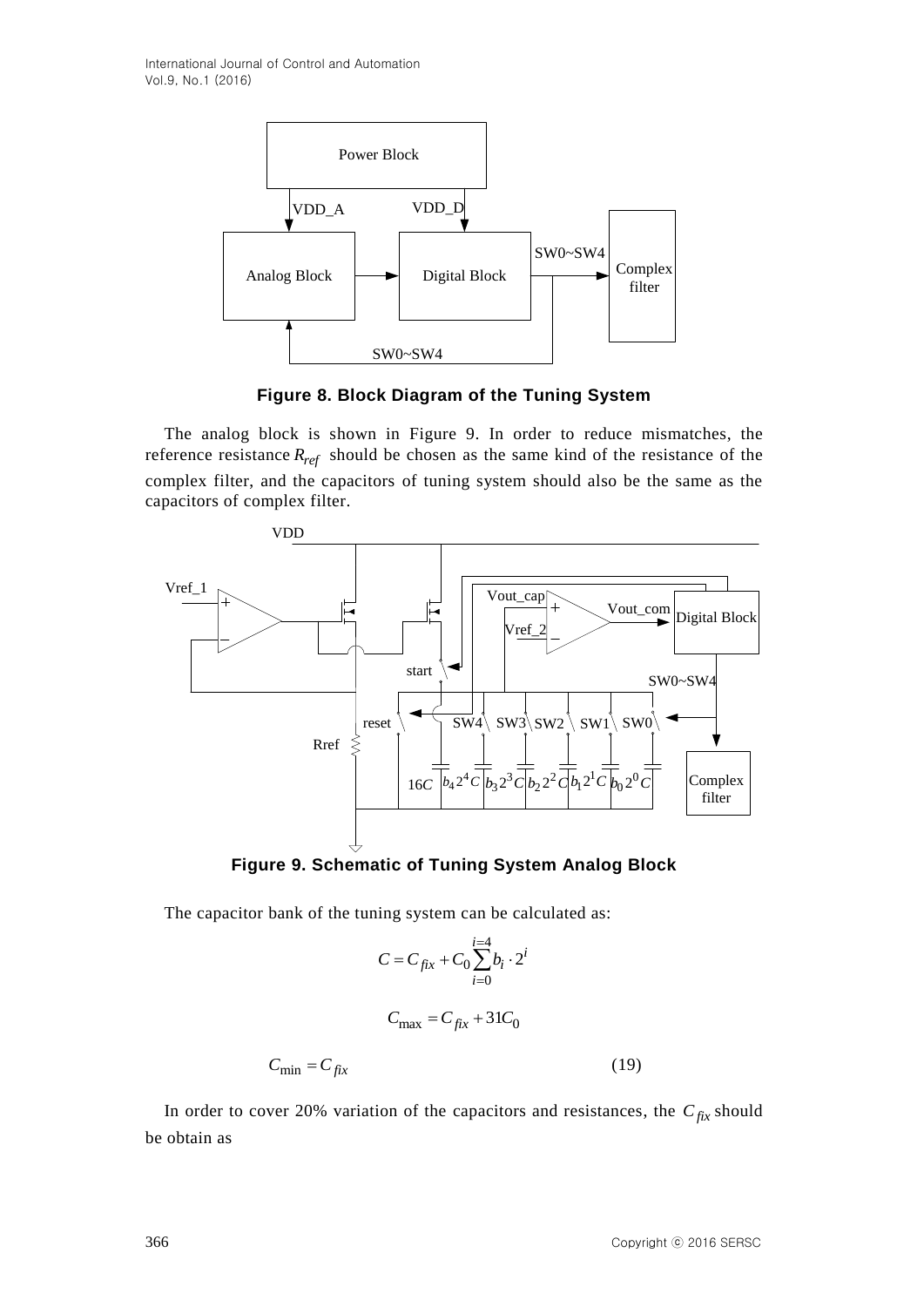$$
C_{fix} = 16C_0 \tag{20}
$$

The output voltage of the capacitor bank can be calculated as:  
\n
$$
V_{out\_cap} = \frac{V_{ref1}}{R_{ref}} \cdot \frac{1}{C_{fix} + b_4 2^4 C_0 + b_3 2^3 C_0 + b_2 2^2 C_0 + b_1 2^1 C_0 + b_0 2^0 C_0} \cdot T
$$
\n(21)

AS the shown in Figure 10, when the start signal is beginning, the  $SW_4 \sim SW_0$  is 10000, if  $V_{out\_cap} > V_{ref2}$ , it proves that the output voltage of capacitor bank is large and the value of the capacitor bank is small, thus, in the next clock, the  $SW_4 \sim SW_0$ is 11000, and if  $V_{out\_cap}$  <  $V_{ref2}$ , it proves that the voltage of capacitor bank is small and the value of the capacitor bank is large, in the next clock, the  $SW_4 \sim SW_0$  is 01000. The process will repeat until the completion of the tuning. The digital logic control block is shown in Figure 10.



**Figure 10. Schematic of Digital Logic Control Block**

# **6. Implementation and Simulation**

The complex filter and the tuning circuits have been implemented in BCD 0.18 um CMOS process. In order to simulate the frequency characteristic, the quadrature sinusoidal signals are sent into the complex filter. The quadrature sinusoidal signals are in four different phases, the phase of signals are  $0^\circ$ , 180 $^\circ$ , 90 $^\circ$  and 270 $^\circ$ . The simulation is shown in Figure 11.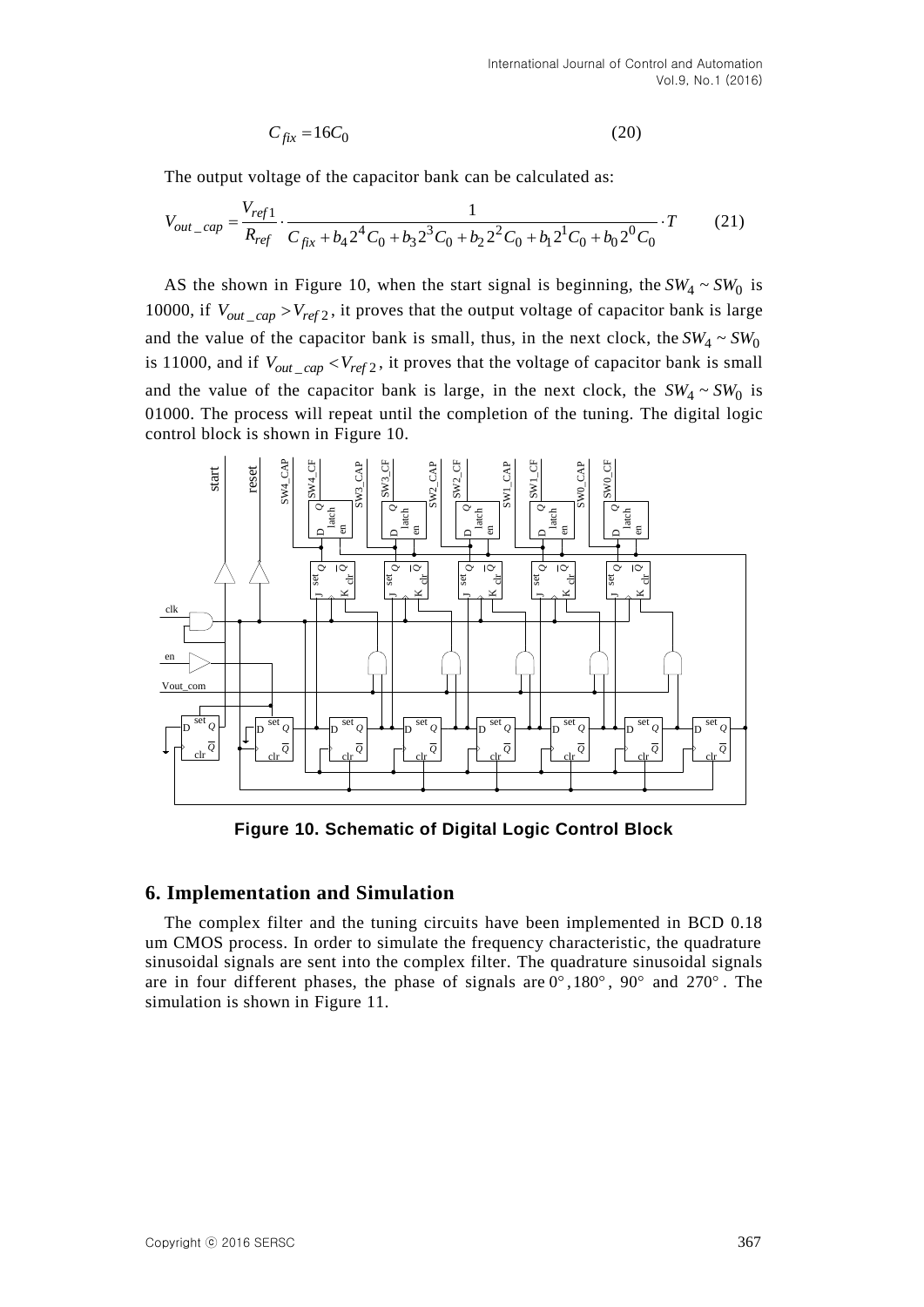

**Figure 11. Simulation of the Complex Filter**

The Figure 11 shows that the center frequency is 2MHz, the pass-band gain is about 0.379dB, the pass-band is between 1MHz and 3MHz, the gain at the 1MHz is about -2.95dB, and the gain at the 3MHz is about -3.8dB. The power consumption of the complex filter is about 4.98mW and the image rejection ratio of the complex filter is more than -48.2 dB.

After tuning and before tuning waveforms are shown in Figure 12. From the simulation waveforms can be obtained that center frequency of complex filter has been adjusted to 2MHz.



**Figure 12. Simulation of After Tuning and Before Tuning**

The performance of summary of the complex filter is shown in Table 2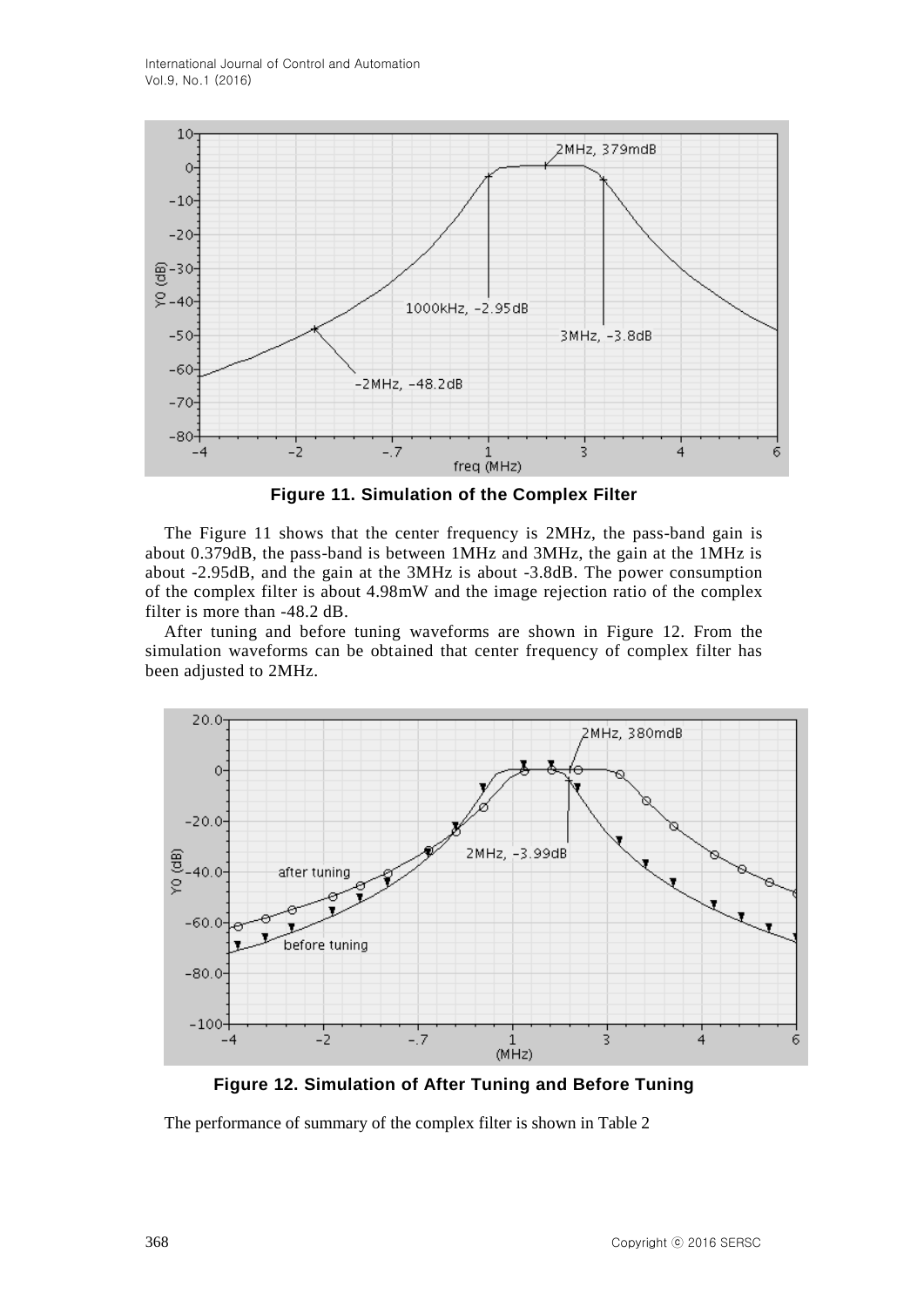| Technology                    | <b>BCD</b> 0.18 um |  |
|-------------------------------|--------------------|--|
| <b>Supply Voltage</b>         | 1.8V               |  |
| Center frequency              | 2 MHz              |  |
| Pass-band Gain                | 0.379dB            |  |
| Bandwidth                     | 2 MHz              |  |
| Gain @ 1MHz                   | $-2.95dB$          |  |
| Gain @ 3MHz                   | $-3.8dB$           |  |
| <b>Image Rejection Ration</b> | $-48.2dB$          |  |
| Power consumption             | 4.98mW             |  |

**Table 2. Performance Summary of the Complex Filter**

# **7. Conclusion**

This paper proposes an active-RC complex filter for wireless sensor networks, which is implemented in BCD 0.18um CMOS process. A method to synthesize an active-RC complex filter is introduced. In order to adjust the RC time constant, the tuning system is designed for complex filter. A two-stage fully differential operational amplifier is designed, the GBW of the operational amplifier is more than 380MHz and the power consumption is about 0.6mW. The results of simulation show that the center frequency of the complex filter is 2MHz, the bandwidth is 2MHz, the image rejection ration is -48.2dB, and the power consumption is about 4.98mW.

# **Acknowledgements**

This work was supported by the Tianjin Science and Technology Project (13ZCZDGX04100)

# **References**

- [1] L. Mi-young and L. Young-Hun, "A 1.8-V operation analog CMOS Baseband foe Direct Conversion Receiver of IEEE 802.11a", International Journal of Control Automation, vol.7, no.9, **(2014)**, pp 155- 164.
- [2] N. Akshay, M.P. Kumar, B. Harish and S. Dhanorkar, "An efficient approach for sensor deployments in wireless sensor network", Proceedings of the IEEE International Conference on Emerging Trends in Robotics and Communication Technologies (INTERACT), **(2010)**, Dec. pp. 350-355, Chennai.
- [3] A. Bertrand, J. Szurley, P. Ruckebusch, I. Moerman and M. Moonen, "Efficient Calculation of Sensor Removal in Wireless Sensor Networks for Adaptive Signal Estimation and Beamforming. Signal Processing", IEEE Transactions on, vol.60, no. 1, **(2012)**, pp 5857-5869.
- [4] C. Chi-Tsun, C.K. Tse and F.C.M. Lau, "A Delay-Aware Data Collection Network Structure for Wireless Sensor Networks", Sensor Journal, vol. 11, no.3, **(2010)**, pp 699-710.
- [5] S. Cao, L. Fu-Le, L. Wei-Tao and J. Han-Jun, "A configurable active-RC filter for half –duplex transceiver", Chuanchuan Proceeding of the IEEE International Conference on Solid-State and Integrated Circuit Technology (ICDICT). **(2012)**, Nov, 1-3, Xi'an.